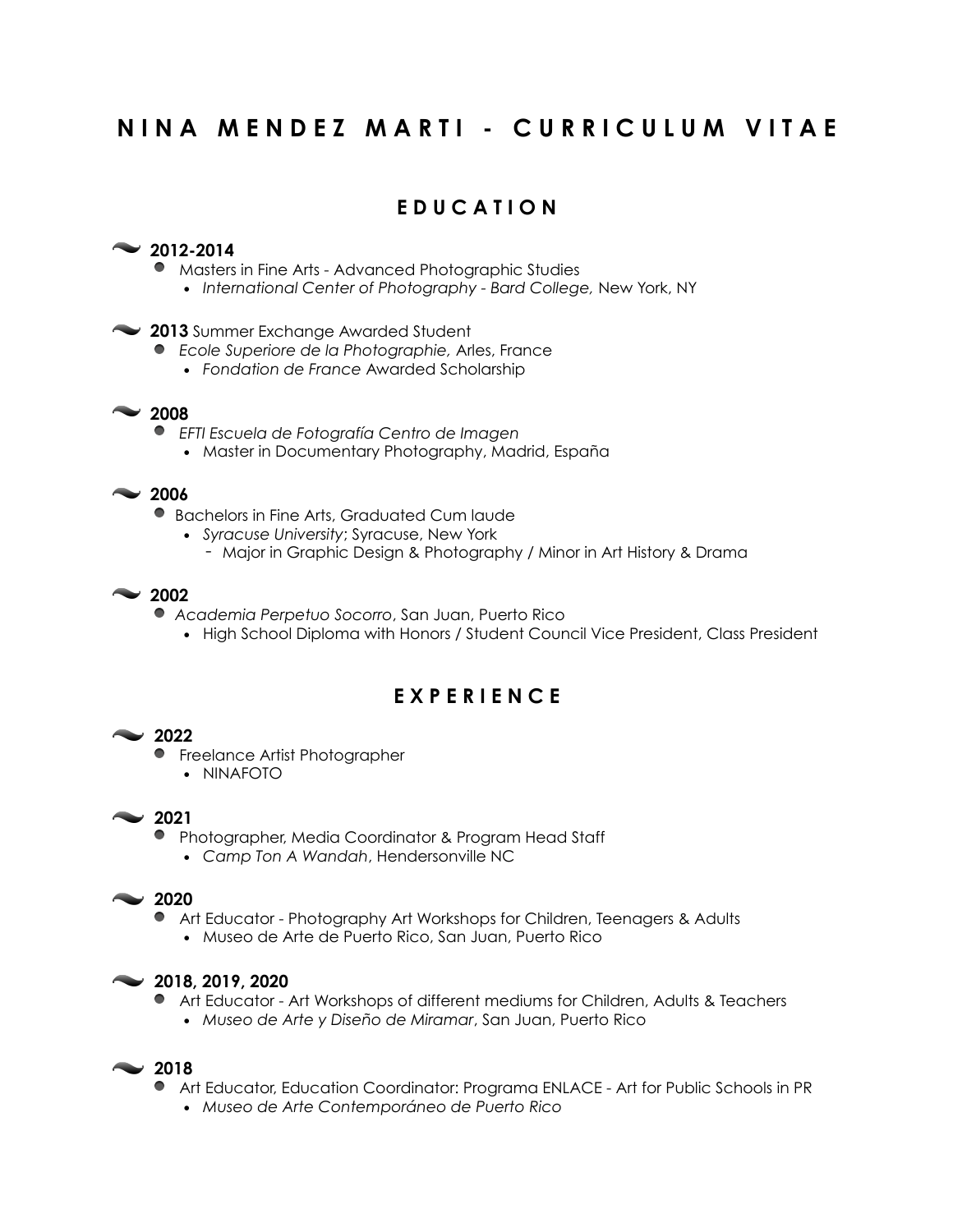### **2017**

- **Art Educator NYC Public Schools in all different Boroughs: Harlem, The Bronx, Queens** 
	- *Studio In a School*, New York, NY

#### **2016**

- Art Educator NYC Public Schools all Boroughs: Rockaway, Brooklyn, Williamsburg
	- *Studio in a School*, New York, NY
- Art Educator for Special Events
	- *Brooklyn Children's Museum,* Brooklyn, NY

### **2015**

- Art Educator NYC Public Schools all Boroughs: Upper & Lower West/East Side • *Studio in a School*, New York, NY
- **•** Educator for Early Childhood
	- *Children's Museum of Manhattan,* New York, NY

#### **2014**

- Curatorial & Educational Intern • *Museo del Barrio*, New York, NY
- **•** Photographer's Assistant *• Spencer Tunick Photography*
- Studio Assistant Intern
	- *Annie Leibovitz Studio*

### **2013**

- Archives Assistant, Teaching Assistant & Library Assistant • *International Center of Photography*, New York, NY
- **•** Photographer's Studio Assistant & Archivist *• Jane Evelyn Atwood Photography*
- **•** Photography Festival Intern Fluent Spanish & English Services • *Les Rencontres d'Arles*, Arles, France

- Photography Department Assistant Intern Assistant to Chief Deputy Photo Directors
	- *Rolling Stone Magazine*, New York NY
- Artists/Curator Coordinator Coordinating the different curators and artists' work • *New York Photo Festival*, Brooklyn, NY
- **•** Producer & Assistant Curator
	- *FotoVisura Pavillion 1st Puerto Rican Photography Festival,* San Juan, Puerto Rico



- **Assistant Curator & Gallery Assistant** 
	- *Galería Yemayá*, San Juan, Puerto Rico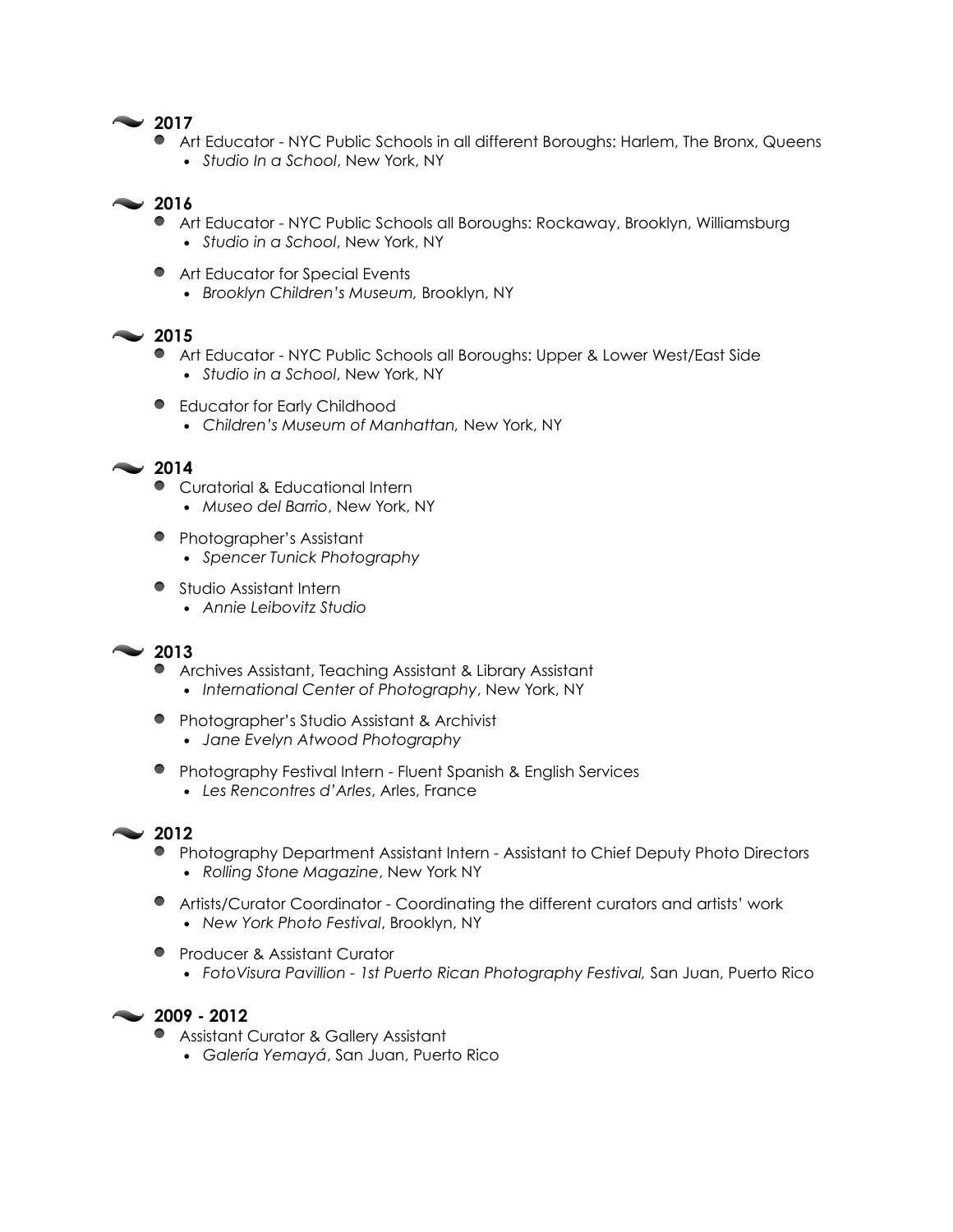# **N I N A M E N D E Z M A R T I - A R T I S T E X H I B I T I O N S**



- '*Soy Lora Lo Mismo Canta Que Llora'* Self-Portrait Intervened Photography & NFT
	- *Dubai Expo 2020 Women's Pavilion* International Women's Collective Exhibition & Digital NFT Auction organized by *Agora Awards*
		- Dubai, United Arab Emirates
- '*Mi Matriz No Me Define'* Solo Exhibition & Conference
	- Universidad de Puerto Rico recinto Rio Piedras
		- Galería Proyecto *CRiiAS*, San Juan, Puerto Rico
- '*Quijúa Medallúa'* Self-Portrait Intervened Photography
	- I*V Biennial of Photography 'Women in the 21st Century'* Collective Exhibition - *Museo Luis A. Naboa Naranjo*, Guayaquil, Ecuador



- '*AutoPortrait'* Self-Portrait Intervened Photography series & Live Performance Art
	- *Ciclo de Exposiciones Individuales* Solo Exhibition
		- *Espacio Emergente/ Museo Francisco Oller*, Bayamón, Puerto Rico
- '*AutoPortrait' & 'Mi Matriz No Me Define'* Self-Portrait Intervened Photo Series
	- *6th Biennial of Fine Art and Documentary Photography*
		- *FotoNostrum* Photography Gallery, Barcelona, Spain
			- \* Awards: (2) 1st places, (1) 2nd place, (8) Honorable Mentions Categories: Self-Portrait, Alternative Processes, Fine Art

# **2020**

- '*Soy Lora, Lo Mismo Canta que Llora'* Self-Portrait Intervened Photography
	- '*Intervenidas*' Puerto Rican Women's Collective Exhibition
		- *Museo de las Américas*, San Juan, Puerto Rico

- *'Entrecortada'* Portrait Photography series Intervened by Hurricane María & artist
	- *• 14th Julia Margaret Cameron Awards* Worldwide Photography Gala Awards
		- *FotoNostrum* Photography Gallery, Barcelona, Spain \* Honorable Mention in Alternative Processes
- *'Entrecortada'* Portrait Photography series Intervened by Hurricane María & artist
	- *• 13th Pollux Awards* Worldwide Photography Gala Awards
		- *- FotoNostrum Photography Gallery, Barcelona, Spain*
			- *\** Honorable Mention in Alternative Processes
- *'Marcada'* Portrait Photograph Intervened by Hurricane María & artist
	- *• Gala MAC* Collective Exhibition & Auction
		- *Museo de Arte Contemporáneo de Puerto Rico*, San Juan, Puerto Rico
- '*Rota, Retrieving Data, Arrinconada'* Self-Portrait Photography & Live Performance Art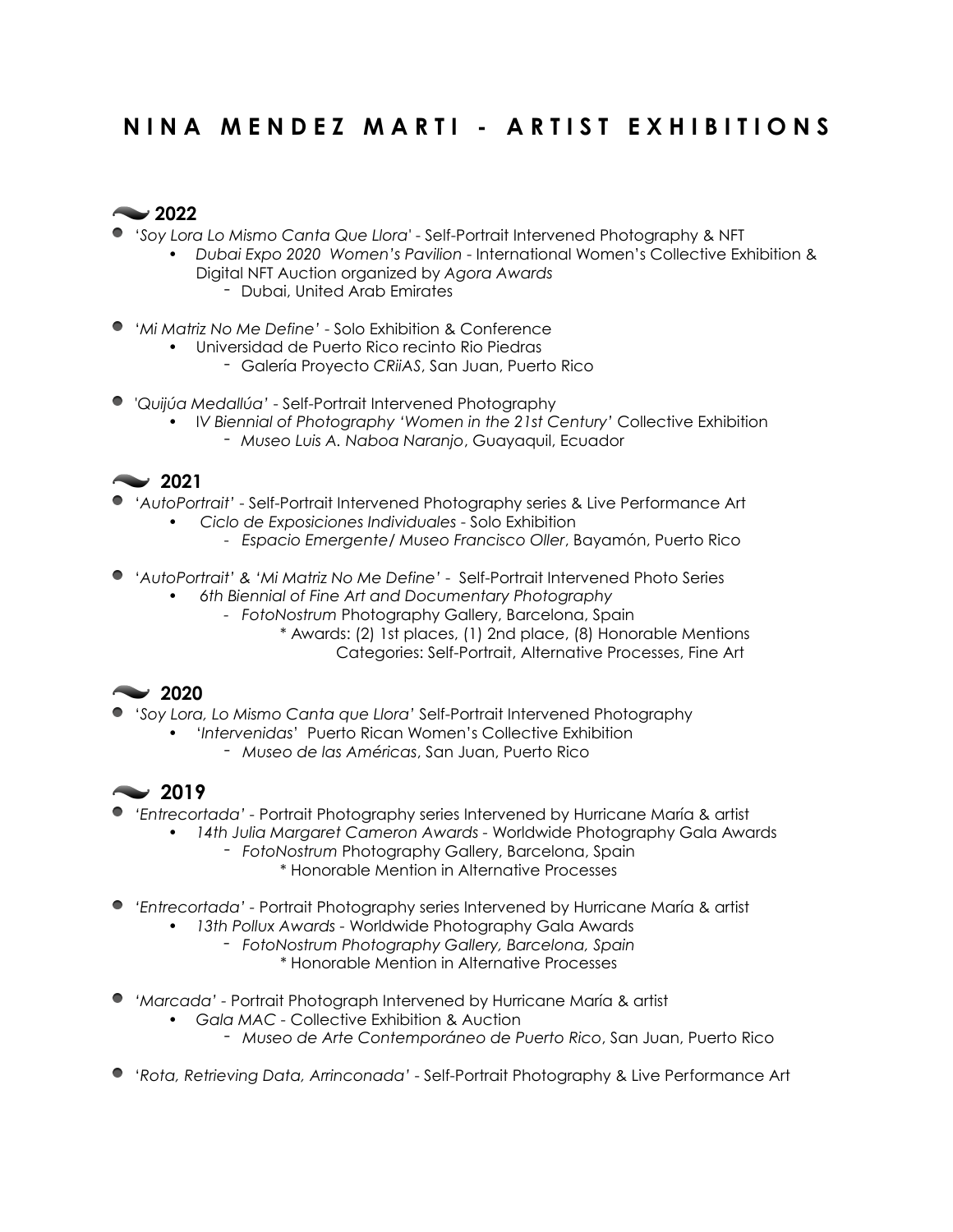- '*El Sujeto Develado, Autoimagen y Fotografía en Puerto Rico'* Self-Portrait Collective Exhibition of Puerto Rican Contemporary Artists
	- *Museo de Arte Dr. Pío Lopez Martinez*, Cayey, Puerto Rico
- 'Yo También/Me Too' Portrait Photograph Intervened by Hurricane María & artist
	- Nexos: Edición EE Colectiva de Mujeres Artistas Women's Collective Exhibition
		- *Espacio Emergente*, Museo Francisco Oller, Bayamón, Puerto Rico
- '*En la Laguna Hay una Historia: Recuentros de Alto del Cabro'*
	- 8 Large Scale Portrait Murals outdoors in the neighborhood of Alto del Cabro PR
		- MAC en el Barrio, *Museo de Arte Contemporáneo*, San Juan, Puerto Rico \* Commissioned by *The National Endowment for the Arts*

# **2018**

- *'Musas' Large Scale Photograph Intervened by Nature for 2 yrs + Hurricane María*
	- *The Reyes-Veray Collection* Exhibition & Auction
		- *Sala Exposiciones Del Plata*, Dorado, Puerto Rico
- *'Entrecortada'* Large Scale 20 ft. Mural in the main art streets of San Juan PR • *Santurce Es Ley 7 -* Street Art Fair, San Juan, Puerto Rico
- *'Entrecortada'* Portrait Photography series Intervened by Hurricane María & artist
	- *Art Truck Expo Solo Trailer Exhibition part of Street Art Fair - Roberto Paradise Gallery*, San Juan, Puerto Rico

# **2017**

- *'Reverdece: Reviving Fallen Down Trees through Art after Hurricane María'*
	- *Art in Nature Triennial* Outdoor Collective Exhibition
		- *- ArteFits Foundation, Dorado, Puerto Rico*
- *'Musas Huracanadas'* Large Photograph Intervened by Nature for 2 yrs + Hurricane María
	- *'Catarsis'* PuertoRican Artists' Collective Exhibition from Hurricane María Aftermath - *Museo de las Américas*, San Juan, Puerto Rico

# **2016**

- *'Negativa'*  Collage Intervened Photography on a skateboard
	- '*MonoPatín*' Collective Exhibition & Auction Art on Skateboards
		- *Museo de Arte de Puerto Rico*, San Juan PR

# **2015**

- '*Closet Dancer*', Live Performance Art
	- '*We Got Married*' Collective Exhibition
		- *- International Center of Photography* MFA'14; Brooklyn, New York, NY
- '*Plataniando'* Self-Portrait Series Collage
	- *• 'We Got Divorced'* Collective Exhibition
		- *- International Center of Photography* MFA'14; Williamsburg, New York, NY

- '*Entrecortada'* Intervened Photographs, Video & Live Performance Art
	- ICP-Bard MFA Thesis Solo Exhibition
		- *International Center of Photography Bard College*, New York, NY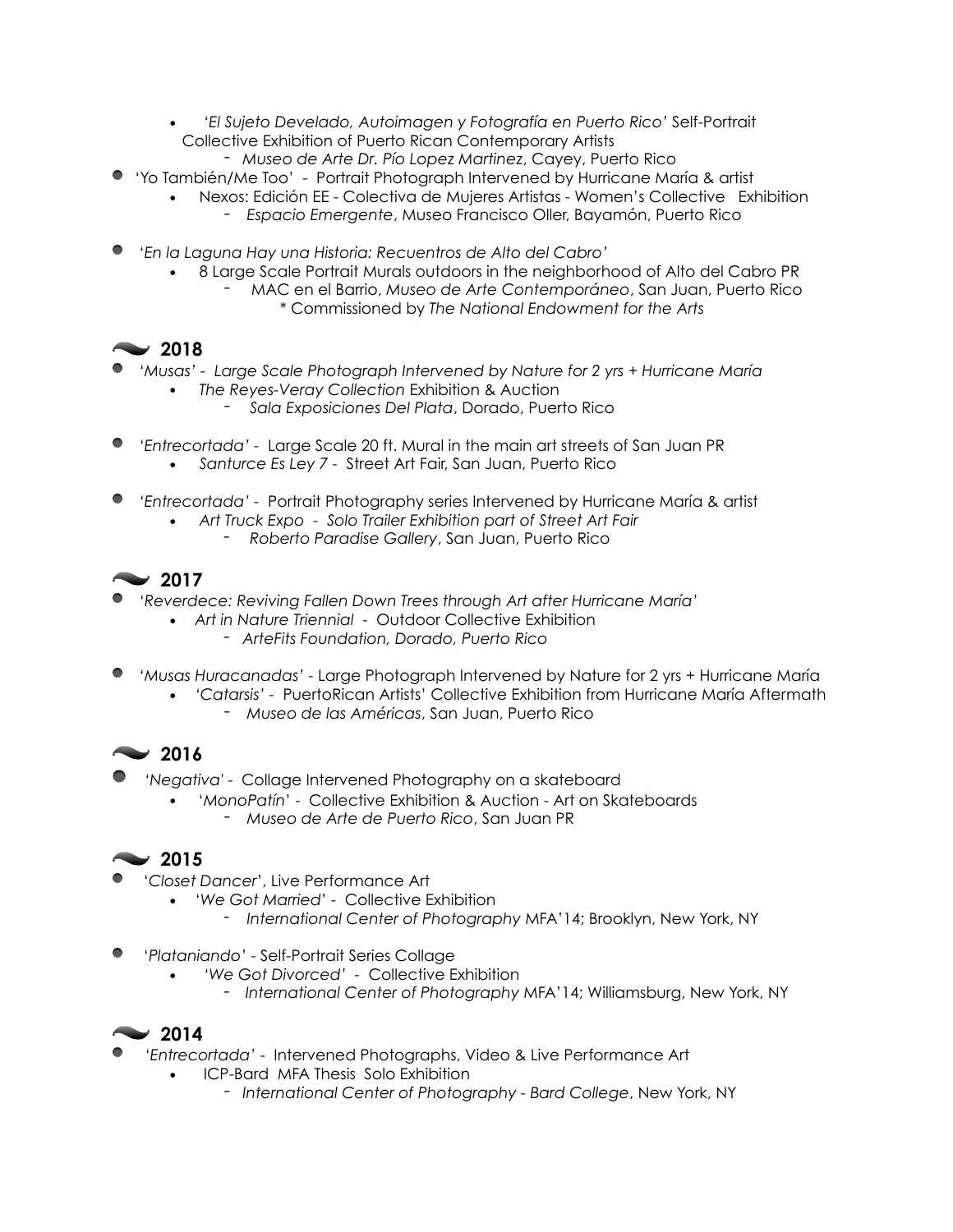- 'Bailaora' Large Scale Photographs, Installation & Hand-Made Photo Books
	- '*Found In Translation'* Collective MFA Thesis Exhibition
		- *International Center of Photography Bard College*, New York, NY
- '*Atrapada y Entrelazda'* Performance
	- '*Feast Day'* Collective MFA Thesis Exhibition
		- *International Center of Photography Bard College*, New York, NY
- '*RAW'* Live Photographic Projection
	- *Santurce Es Ley 4* Street Art Festival in San Juan Puerto Rico
		- Galeria Yemayá, San Juan PR

## **2013**

- 4th Annual Exposure Award Exhibition Collective Exhibition
	- *International Center of Photography Bard College*, New York, NY
- '*Dolores de Crecimiento'* Collective Exhibition of PuertoRican Artists
	- *La Ene* Nuevo Museo Energía de Arte Contemporáneo, Argentina

## **2012**

- '*Human Entropy'* Collaboration with *Vientre Compartido* •Ciudadela Gallery, San Juan PR
- *'Fragile'* Mobile Solo Exhibition inside *The BackPack Gallery*
	- *Governers Island Art Fair,* Governor's Island, New York
- *'RAW Book'* Interactive Mobile Solo Exhibition inside *The BackPack Gallery • Dumbo Arts Festival, Brooklyn, New York*
- 
- *'Aplataná, Self-Portrait series Collective Exhibition*
	- FotoVisura Pavilion First Photography Festival in San Juan, Puerto Rico

# **2011**

- '*RAW'* Solo Exhibition & Self-Published PhotoBook Presentation
	- Galeria Yemayá, San Juan, Puerto Rico
- *'Adentro-Afuera' Art Miami* Art Fair in Miami, Florida
	- *Schubbe Projects, German Gallery*
- $\bullet$  *'Afuera-Adentro' - SH Contemporary* Art Festival in Shanghai *• Schubbe Projects, German Gallery*

- *'Inside-Out'* Solo Exhibition for *Deutschland Premieren* Art Festival for New Artists, in Dusseldorf & Cologne, Germany
	- *• Schubbe Projects, German Gallery*
- *'Entropia Humana' HK Contemporary* Art Festival in Hong Kong *• Schubbe Projects, German Gallery*
- '*Enraizada Enrizada' PhotoEspaña* Photography Festival in Madrid
	- EFTI Gallery, Madrid, Spain